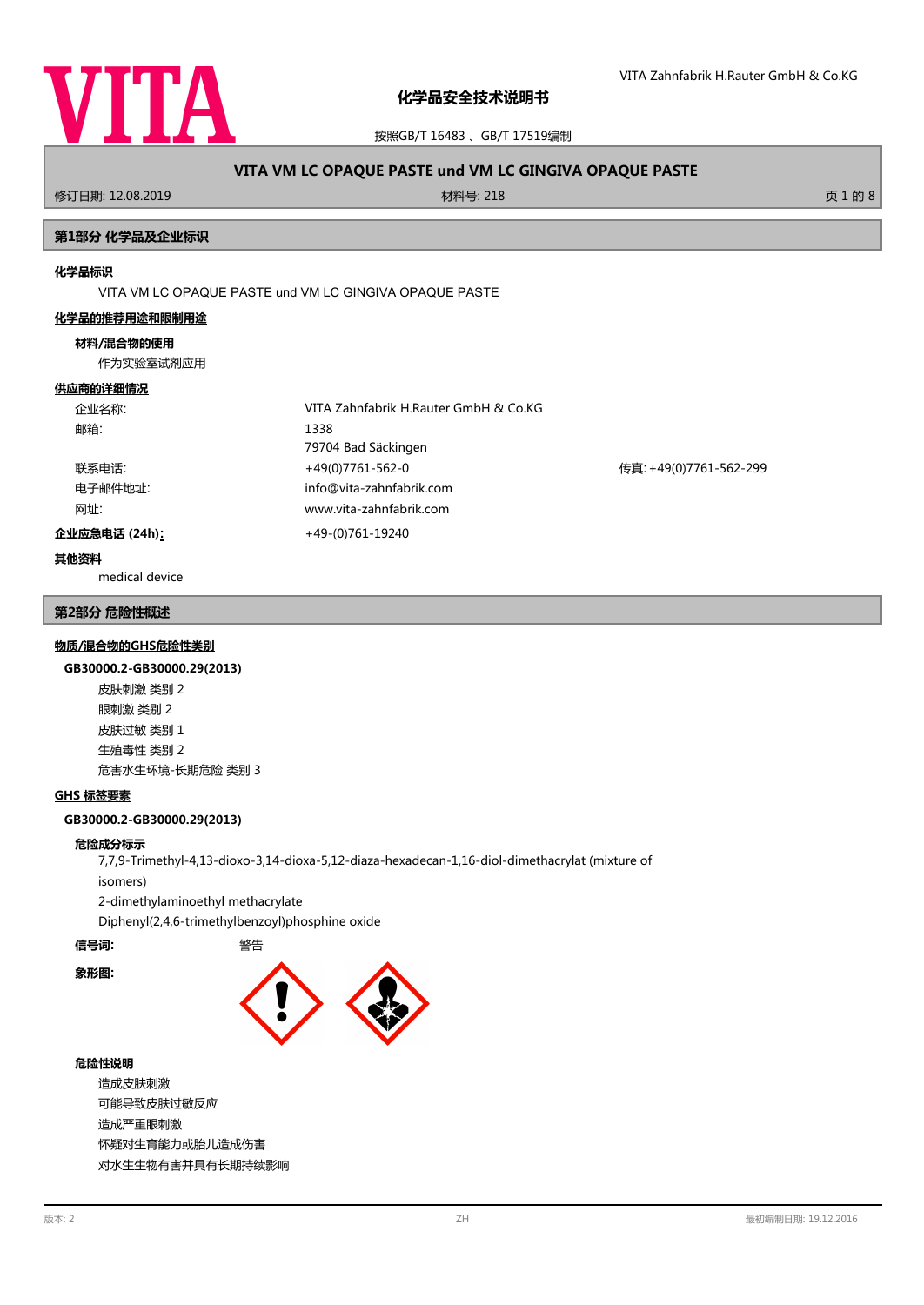## 修订日期: 12.08.2019 材料号: 218 页 2 的 8

#### **防范说明**

避免吸入粉尘/烟/气体/烟雾/蒸气/啧雾。 避免释放到环境中。 戴防护手套/穿防护服/戴防护眼罩/戴防护面具。 如皮肤沾染:用水充分清洗。

#### **其他危害**

没有相关信息。

### **第3部分 成分/组成信息**

## **混合物**

#### **危险的成分**

| CAS号       | 化学品名称                                                                                                      | 数量         |
|------------|------------------------------------------------------------------------------------------------------------|------------|
| 72869-86-4 | 7,7,9-Trimethyl-4,13-dioxo-3,14-dioxa-5,12-diaza-hexadecan-1,16-diol-dimethacrylat<br>(mixture of isomers) | $15 - 20%$ |
| 94108-97-1 | Ditrimethylolpropane Tetraacrylate                                                                         | $5 - 10%$  |
| 2867-47-2  | 2-dimethylaminoethyl methacrylate                                                                          | $5 - 10%$  |
| 10373-78-1 | Camphorquinone                                                                                             | $1 - 5\%$  |
| 75980-60-8 | Diphenyl(2,4,6-trimethylbenzoyl)phosphine oxide                                                            | $1 - 5\%$  |

## **第4部分 急救措施**

## **有关急救措施的描述**

#### **若吸入**

提供新鲜空气。 如有疑问或症状仍然存在,寻求医疗咨询。

## **若皮肤接触**

接触到皮肤时,立刻用很多水 和 肥皂冲洗皮肤。 立即脱掉所有沾染的衣服,清洗后方可重新使用 必须医生处

# 理。

## **若眼睛接触**

与眼部接触后,翻开眼睑长时间地用清水冲洗并立即就医。

#### **若食入**

立刻漱口,然后喝大量的水。

## **最重要的症状和健康影响**

没有相关信息。

## **对医生的特别提示**

症状处理。

## **第5部分 消防措施**

## **灭火介质**

#### **适合的灭火剂**

依照周边环境决定防火措施。

## **特别危险性**

不易燃 。

#### **消防人员的特殊保护设备和防范措施**

佩戴自给式呼吸设备和化学防护服。 全套防护衣。

#### **其他资料**

用喷水来灭掉气体/蒸气/雾。 分开收集受污染的灭火水。切勿使其流入排水管道或地表水域。

#### **第6部分 泄漏应急处理**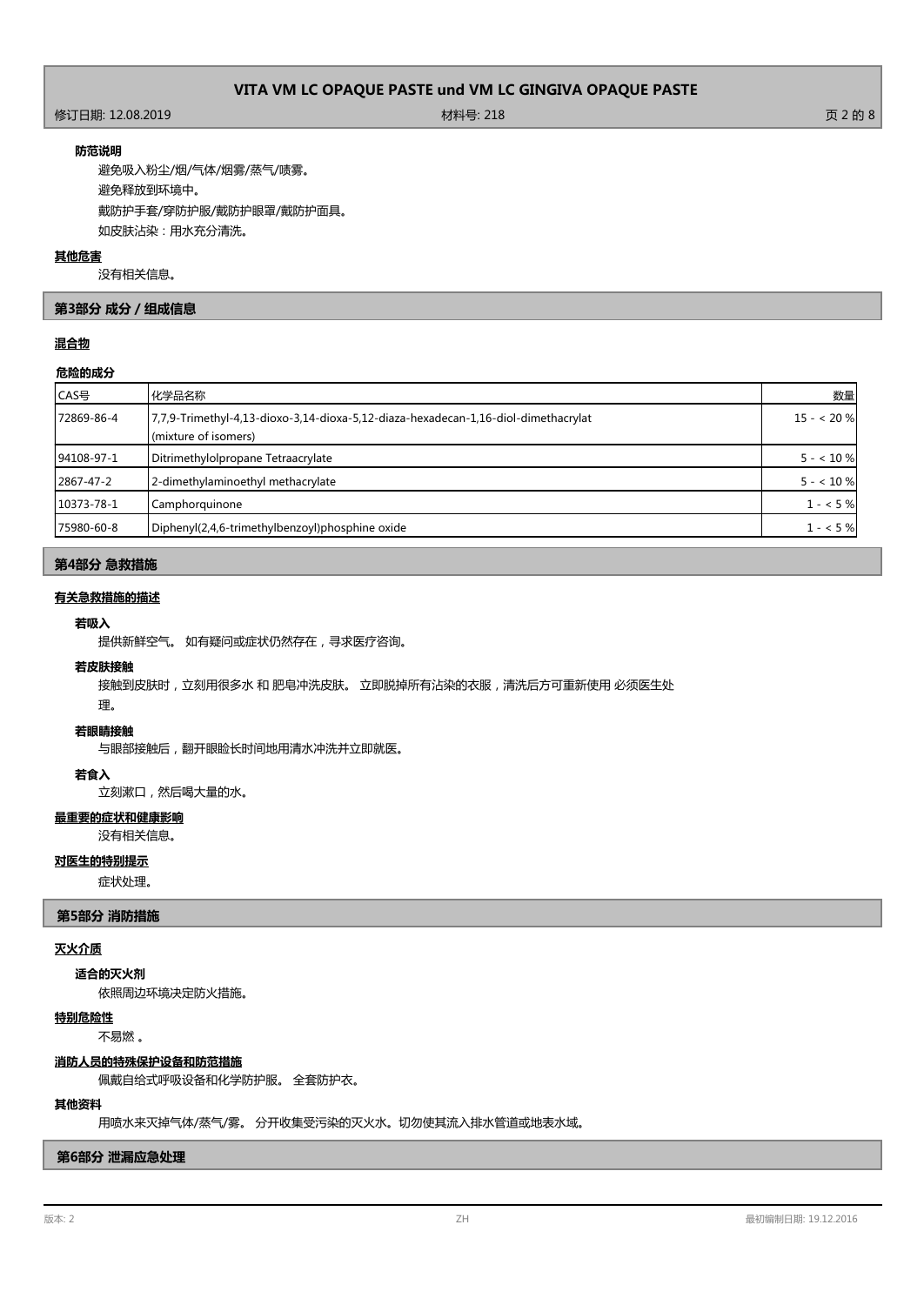修订日期: 12.08.2019 材料号: 218 页 3 的 8

## **作业人员防护措施、防护装备和应急处置程序**

提供足够的通风。 勿吸入气体/烟雾/蒸气/喷雾。 避免跟皮肤、眼睛和衣服接触。 使用个人防护装备

#### **环境保护措施**

勿使之进入地下水或水域。

#### **泄漏化学品的收容、清除方法及所使用的处置材料**

机械式吸取 取出的材料根据清除那一章处理。

#### **参照其他章节**

安全处理: 见 段 7 个人防护装备: 见 段 8 垃圾处理: 见 段 13

#### **第7部分 操作处置与储存**

#### **操作注意事项**

#### **关于安全操作的提示**

不需要特别的预防措施。

## **关于防火、防爆的提示**

不需要特别的防火措施。

### **安全储存的条件,包括任何不兼容性**

容器密封好。 **对存放空间和容器的要求**

#### **共同存放的提示**

不需要特别的预防措施。

#### **第8部分 接触控制和个体防护**

#### **控制参数**

#### **职业接触限值**

| 化学文摘号      | 组分名称                                                   | ppm | mq/m3 | $f$ /mll | 类型            | 标准来源            |
|------------|--------------------------------------------------------|-----|-------|----------|---------------|-----------------|
| 13463-67-7 | ່二氧化钛粉尘 ( 总尘 ) ; Titanium dioxide<br>dust (total dust) |     | οI    |          | <b>PC-TWA</b> | GBZ<br>2.1-2007 |

#### **工程控制方法**





#### **保护和卫生措施**

立即脱下受污、浸染的衣物。 制定并重视皮肤保护计划 休息前或工作后洗净手、脸,如有必要且淋浴。 在工作 场所不饮食、不抽烟、不擤鼻涕。

#### **眼部/面部防护**

适当的护眼装备: 护目镜。

#### **手部防护**

处理化学工作材料时,只能戴带有CE认证标记含四位数检验号码的化学防护手套。 挑选抗化学药品的防护手套 时,必须视工作场所特性而定的危险物质浓度和数量而定。 最好向手套制造厂家询问清楚以上所提特殊用途的 手套之化学药品抵抗性。 推荐的手套品牌 KCL DermatrilP NBR (聚腈橡胶) 击穿时间(最长的支撑时间) 480 min

#### **皮肤和身体防护**

防护服的使用。

#### **呼吸防护**

确保有足够的通风且在关键位置上设置点状的抽气设施。 工作场所的技术通风

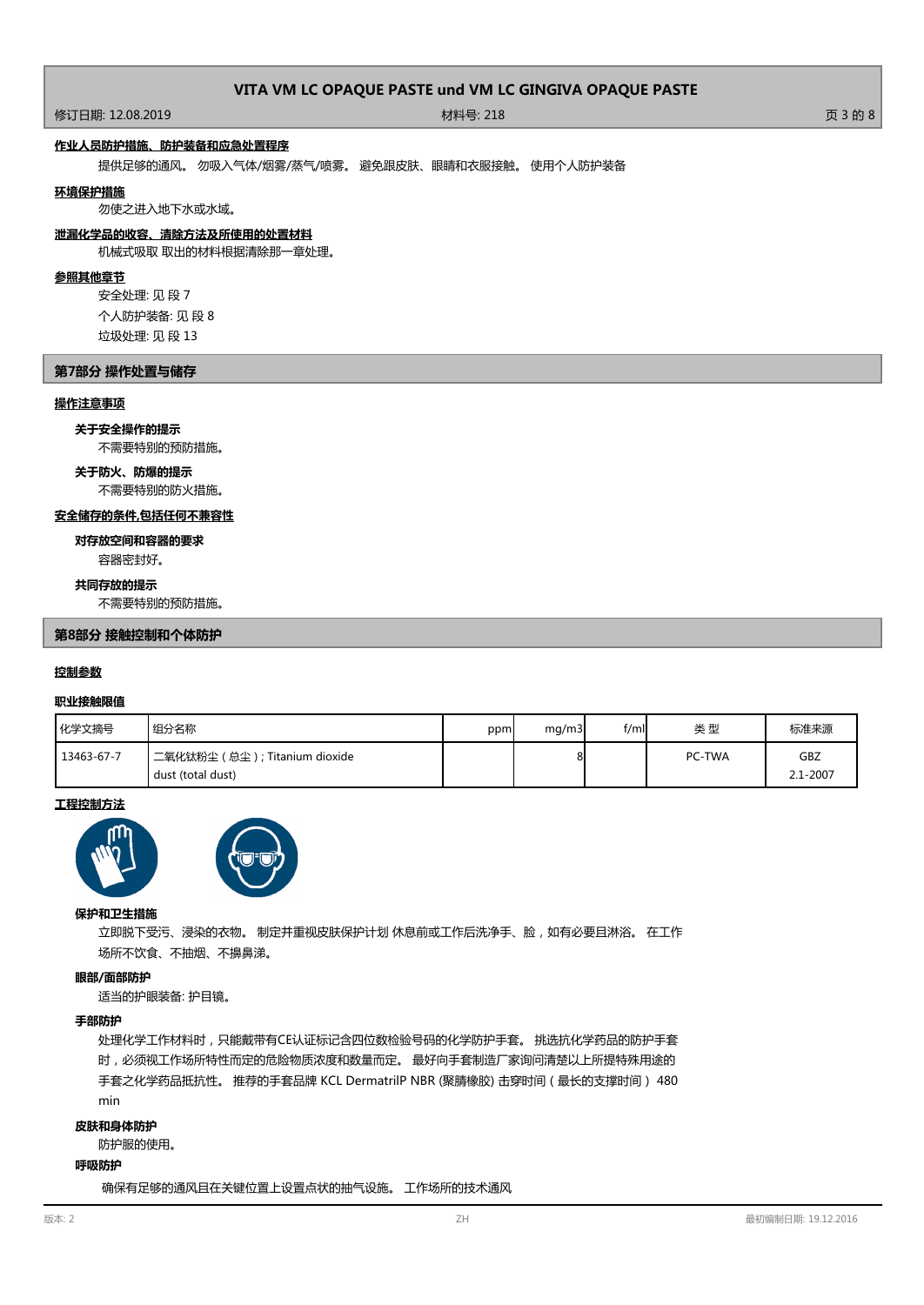ールの 2019 - 12.08.2019 - アンディアン・プログラム 1000ml 1000ml 1000ml 1000ml 1000ml 1000ml 1000ml 1000ml 1000ml 1000ml 100<br>サイトの 8000ml 1000ml 1000ml 1000ml 1000ml 1000ml 1000ml 1000ml 1000ml 1000ml 1000ml 1000ml 1000ml 1000ml 1000m

## **第9部分 理化特性**

## **基本物理和化学性质信息**

| 聚合状态:<br>颜色:           |                      |
|------------------------|----------------------|
| pH值:                   | 没有界定                 |
| 物理状态变化                 |                      |
| 熔点:                    | 没有界定                 |
| 沸点/沸腾范围:               | $\overline{?}$       |
| 闪点:                    | 151 °C               |
| 易燃性                    |                      |
| 固体:                    | 没有界定                 |
| 气体:                    | 不适用                  |
| 爆炸性特性<br>本产品不: 有爆炸危险的。 |                      |
| 爆炸下限:                  | 没有界定                 |
| 爆炸上限:                  | 没有界定                 |
| 自燃温度                   |                      |
| 固体:                    | 没有界定                 |
| 气体:                    | 不适用                  |
| 分解温度:                  | 没有界定                 |
| 助燃特性<br>不助燃。           |                      |
| 蒸汽压力:                  | $\epsilon$ =1100 hPa |
| (在 50 °C)              |                      |
| 相对密度:                  | 没有界定                 |
| 水溶性:                   | 不                    |
| 在其它溶剂中的溶解度<br>没有界定     |                      |
| 辛醇/水分配系数:              | 没有界定                 |
| 相对蒸气密度:                | 没有界定                 |
| 蒸发速率:                  | 没有界定                 |
| 其他资料或数据                |                      |
| 固体:                    | 49,4 %               |

## **第10部分 稳定性和反应性**

## **反应性**

当按规定处理和存储时无有害反应。

## **稳定性**

该产品在正常室温存储时是稳定。

### **危险反应**

无已知的危险反应。

#### **避免接触的条件**

没有/没有

## **禁配物**

没有相关信息。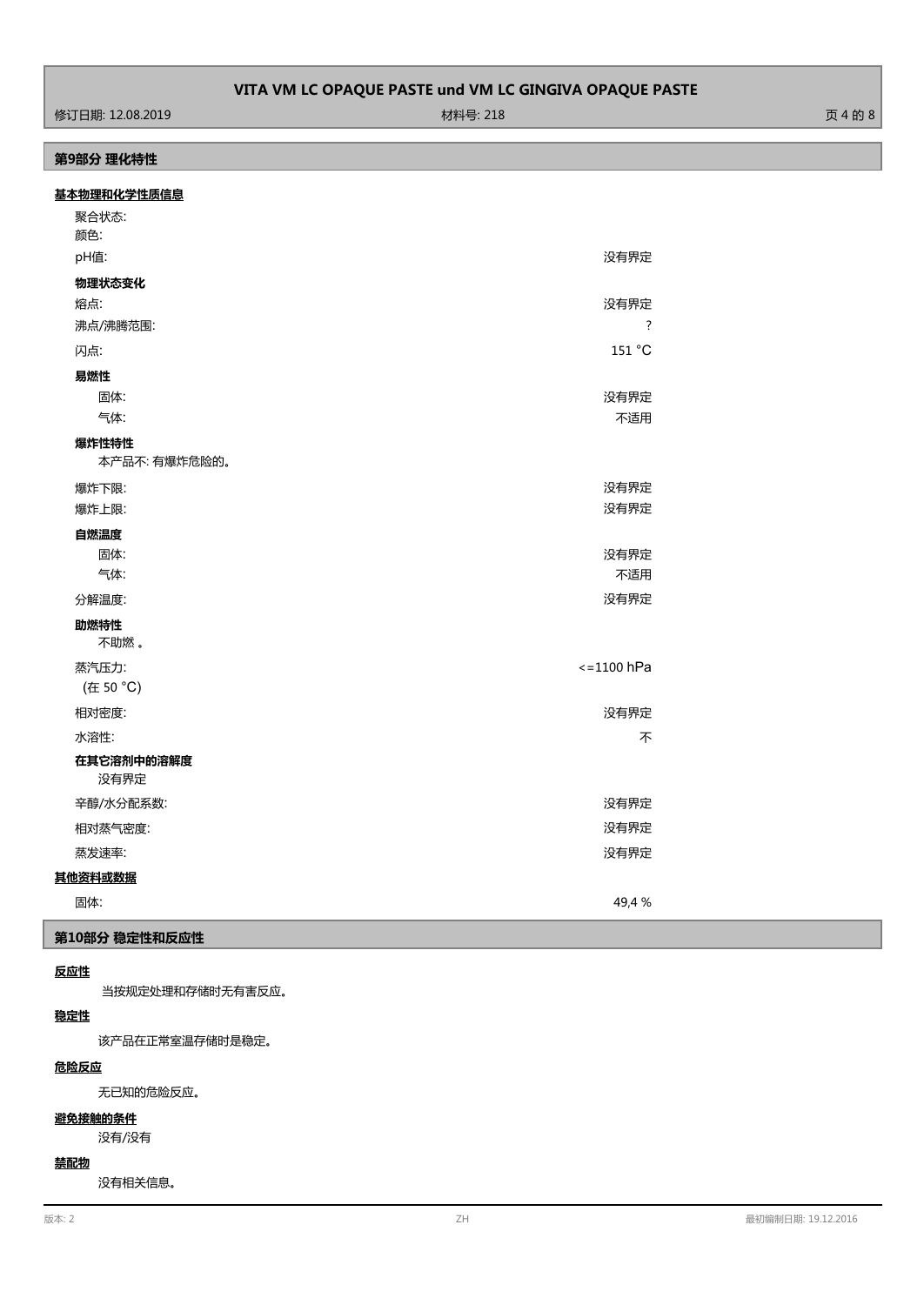#### **危险的分解产物**

无已知的危险分解产物。

#### **第11部分 毒理学信息**

#### **急性毒性**

## **急性毒性**

现有数据不符合分类标准。

| CAS号      | 化学品名称                             |                          |    |    |    |
|-----------|-----------------------------------|--------------------------|----|----|----|
|           | 曝光途径                              | 剂量                       | 种类 | 来源 | 方法 |
| 2867-47-2 | 2-dimethylaminoethyl methacrylate |                          |    |    |    |
|           | 口服                                | 急性毒性估计值<br>500<br>mg/kg  |    |    |    |
|           | 皮肤吸收                              | 急性毒性估计值<br>1100<br>mg/kg |    |    |    |

#### **刺激和腐蚀**

造成皮肤刺激 造成严重眼刺激

#### **呼吸或皮肤过敏**

可能导致皮肤过敏反应

(7,7,9-Trimethyl-4,13-dioxo-3,14-dioxa-5,12-diaza-hexadecan-1,16-diol-dimethacrylat (mixture of isomers); 2-dimethylaminoethyl methacrylate; Diphenyl(2,4,6-trimethylbenzoyl)phosphine oxide)

#### **致癌性、生殖细胞突变性、生殖毒性**

怀疑对生育能力或胎儿造成伤害 (Diphenyl(2,4,6-trimethylbenzoyl)phosphine oxide) 生殖细胞致突变性: 现有数据不符合分类标准。 致癌性: 现有数据不符合分类标准。

#### **特异性靶器官系统毒性 一次接触**

现有数据不符合分类标准。

## **特异性靶器官系统毒性 反复接触**

现有数据不符合分类标准。

#### **肺内吸入异物的危险**

现有数据不符合分类标准。

#### **测试的补充说明**

根据(EC)第1272/2008号条例[化学品分类及标记全球协调制度],该混合物属于危险品范畴内。

#### **第12部分 生态学信息**

## **生态毒性**

对水生生物有害并具有长期持续影响。

### **持久性和降解性**

本产品未经检验。

## **生物富集或生物积累性**

本产品未经检验。

# **土壤中的迁移性**

本产品未经检验。

## **其他有害作用**

没有相关信息。

#### **其他资料**

勿使之进入地下水或水域。 勿使进入地下/泥土里。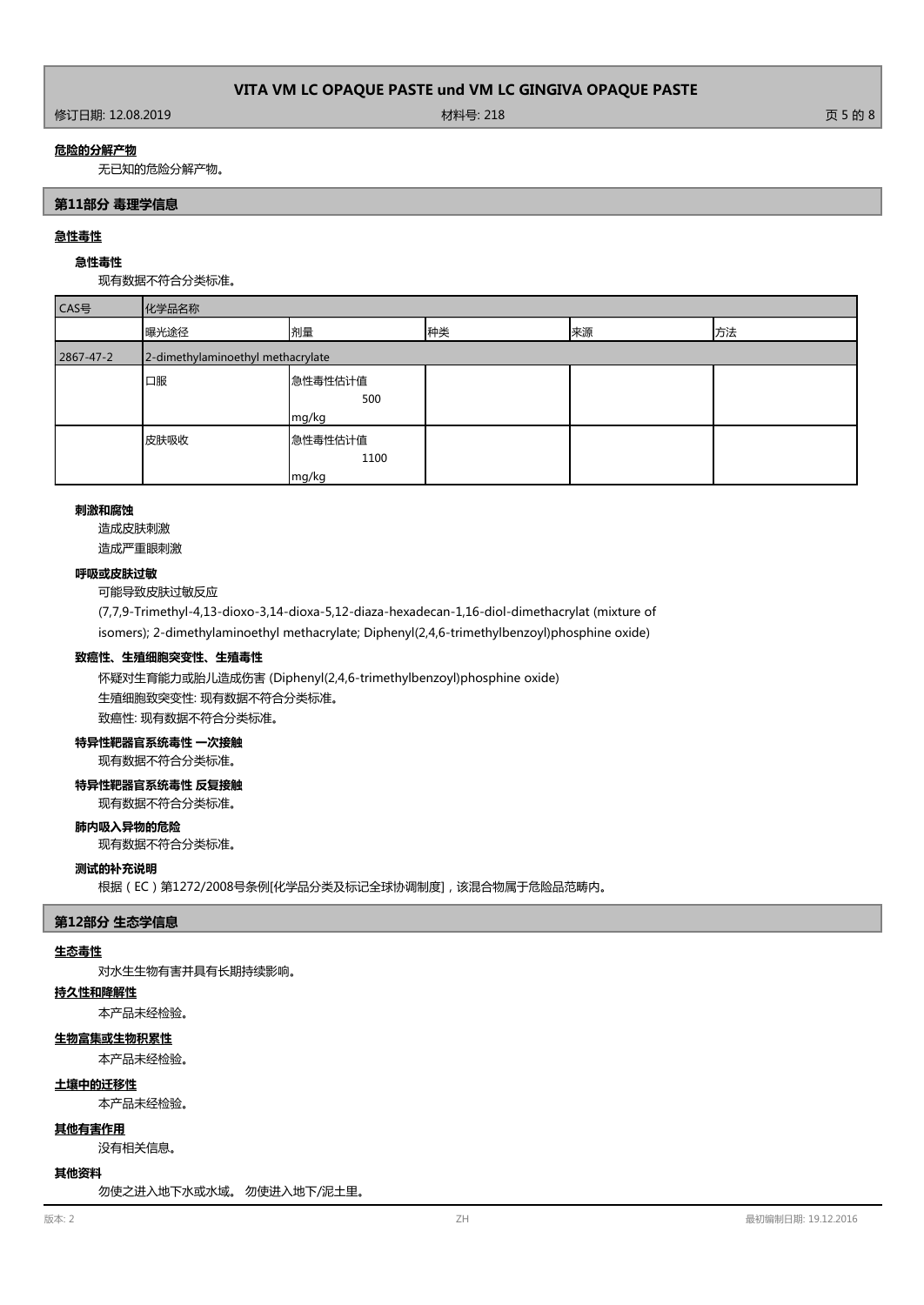ールの の の 2019 - 12.08.2019 - ウェブ・エンジェント 1999 - 材料号: 218 - カランド・エンジェント 1999 - カランド・エンジェント 5000 000 000 000 000 0<br>サイト 1990 - カランド・エンジェント 1990 - カランド・エンジェント 1990 - 1990 - 1990 - 1990 - 1990 - 1990 - 1990 - 1990 - 1990 - 199

# **第13部分 废弃处置**

## **废弃物处置方法**

## **建议**

勿使之进入地下水或水域。 勿使进入地下/泥土里。 根据官署的规定处理废物。

## **受污染的容器和包装的处置方法**

没有受污染的、已清除残渣的包装可回收再利用。 受污染的包装如同物质材料一样处理。 废料编号和废料标识 根据 EWC/AVV

## **第14部分 运输信息**

| GB 12268-2012         |                                        |
|-----------------------|----------------------------------------|
| <u> UN/ID号:</u>       | <b>UN 3243</b>                         |
| 正确的货品名称:              | 含有毒性液体的固体,未另作规定的                       |
| 联合国危险性分类:             | 6.1                                    |
| 包装类别:                 | $\scriptstyle\rm II$                   |
| 危险标签:                 | 6.1                                    |
|                       | ٢                                      |
| 海运 (IMDG)             |                                        |
| <u>UN号:</u>           | <b>UN 3243</b>                         |
| <u> 联合国运输名称:</u>      | SOLIDS CONTAINING TOXIC LIQUID, N.O.S. |
| <u>联合国危险性分类:</u>      | 6.1                                    |
| <u>包装类别:</u>          | $\scriptstyle\rm II$                   |
| 危险标签:                 | 6.1                                    |
|                       | 6                                      |
| 特殊规章:                 | 217, 274                               |
| 有限量 (LQ):             | 500 g                                  |
| 例外数量:                 | E <sub>4</sub>                         |
| EmS 运输事故发生时的紧急处理方案:   | $F-A, S-A$                             |
| 空运 (ICAO-TI/IATA-DGR) |                                        |
| <u> UN号:</u>          | <b>UN 3243</b>                         |
| 联合国运输名称:              | SOLIDS CONTAINING TOXIC LIQUID, N.O.S. |
| 联合国危险性分类:             | 6.1                                    |
| 包装类别:                 | $\mathbf{I}$                           |
| 危险标签:                 | 6.1                                    |
|                       | 6                                      |
| 特殊规章:                 | A50                                    |
| 限量(LQ)客运:             | 1 kg                                   |
| Passenger LQ:         | Y644                                   |
| 例外数量:                 | E4                                     |
| IATA - 包装要求 - 客运:     | 669                                    |
| IATA - 最大量 - 客运:      | 25 kg                                  |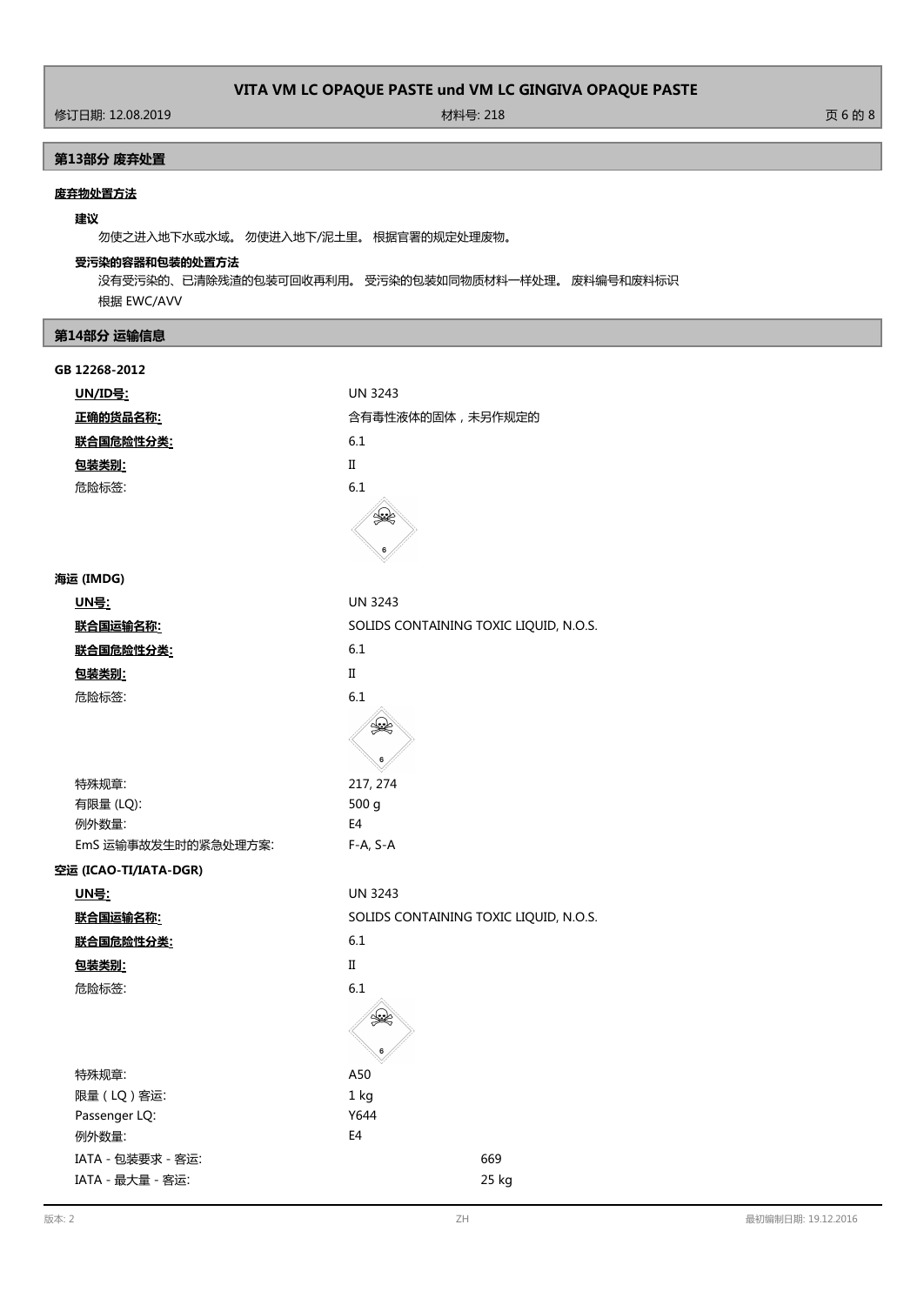| VITA VM LC OPAQUE PASTE und VM LC GINGIVA OPAQUE PASTE |                    |         |  |  |
|--------------------------------------------------------|--------------------|---------|--|--|
| 修订日期: 12.08.2019                                       | 材料号: 218           | 页 7 的 8 |  |  |
| IATA - 包装要求 - 货运:                                      | 676                |         |  |  |
| IATA - 最大量 - 货运:                                       | 100 kg             |         |  |  |
| 对环境的危害                                                 |                    |         |  |  |
| 对环境有害的物质:                                              | 不                  |         |  |  |
| 使用者特殊预防措施                                              |                    |         |  |  |
| 没有相关信息。                                                |                    |         |  |  |
| <u>大宗货物运输根据 MARPOL-公约 73/78 附录 II 和 IBC-Code</u>       |                    |         |  |  |
| 不适用                                                    |                    |         |  |  |
| 第15部分 法规信息                                             |                    |         |  |  |
| 化学品的安全、健康和环境条例                                         |                    |         |  |  |
| 国家的规章                                                  |                    |         |  |  |
| 聘用限制:                                                  | 注意青少年工作保护法规定的工作限制。 |         |  |  |
| 皮肤吸收 / 敏感化:                                            | 导致过敏反应。            |         |  |  |

## **第16部分 其他信息**

## **缩略语和首字母缩写**

ADR: Accord européen sur le transport des marchandises dangereuses par Route (European Agreement concerning the International Carriage of Dangerous Goods by Road) IMDG: International Maritime Code for Dangerous Goods IATA: International Air Transport Association GHS: Globally Harmonized System of Classification and Labelling of Chemicals EINECS: European Inventory of Existing Commercial Chemical Substances ELINCS: European List of Notified Chemical Substances CAS: Chemical Abstracts Service LC50: Lethal concentration, 50% LD50: Lethal dose, 50% CLP: Classification, labelling and Packaging REACH: Registration, Evaluation and Authorization of Chemicals GHS: Globally Harmonised System of Classification, Labelling and Packaging of Chemicals UN: United Nations DNEL: Derived No Effect Level DMEL: Derived Minimal Effect Level PNEC: Predicted No Effect Concentration ATE: Acute toxicity estimate LL50: Lethal loading, 50% EL50: Effect loading, 50% EC50: Effective Concentration 50% ErC50: Effective Concentration 50%, growth rate NOEC: No Observed Effect Concentration BCF: Bio-concentration factor PBT: persistent, bioaccumulative, toxic vPvB: very persistent, very bioaccumulative RID: Regulations concerning the international carriage of dangerous goods by rail ADN: European Agreement concerning the International Carriage of Dangerous Goods by Inland Waterways (Accord européen relatif au transport international des marchandises dangereuses par voies de navigation intérieures) EmS: Emergency Schedules MFAG: Medical First Aid Guide ICAO: International Civil Aviation Organization